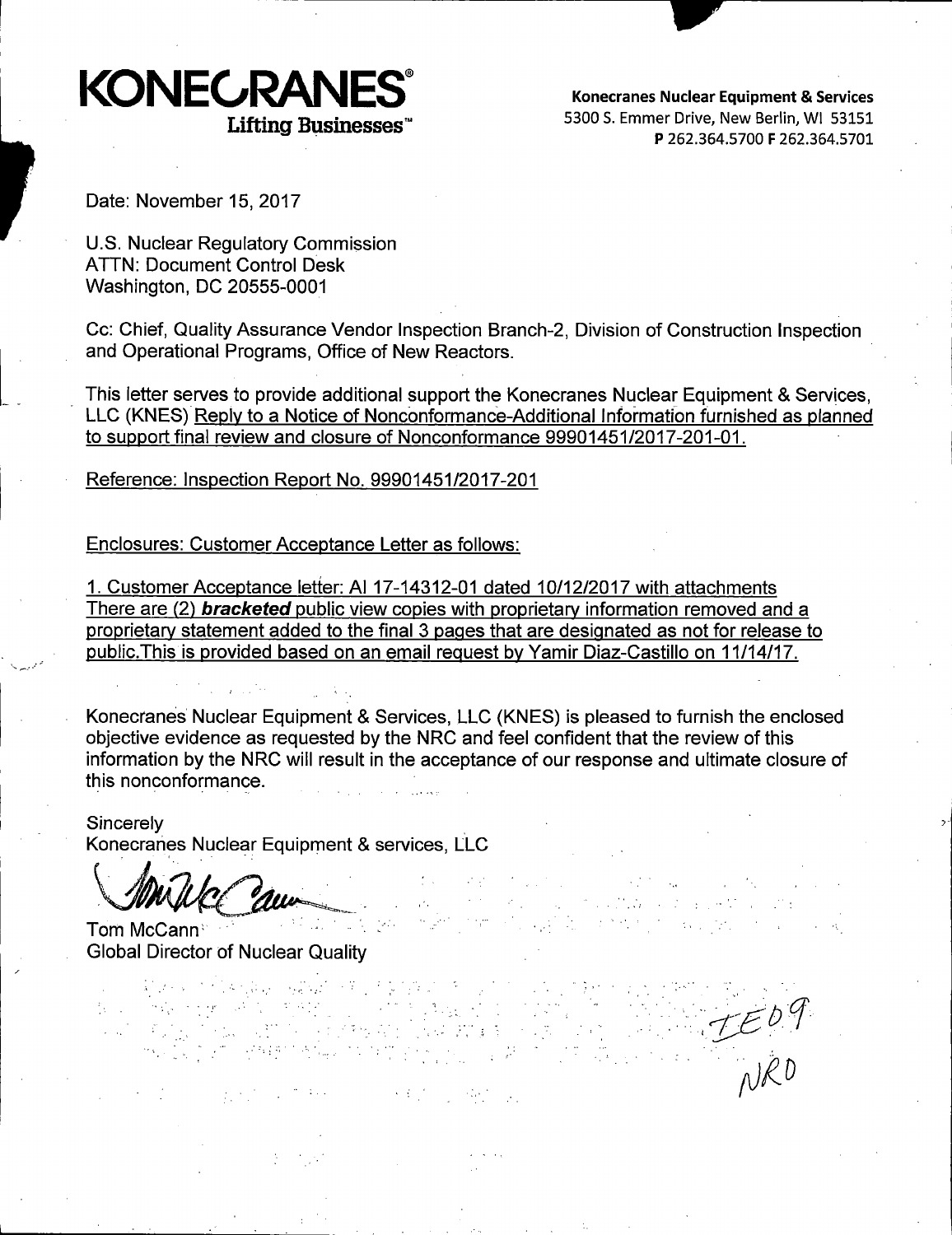### **AI 17-14312-01**

### NRC QUESTION FOR POLAR CRANE REPLACEMENT PROJECT ON THE USE OF NYLATRON® MATERIAL FOR SHEAVES

'./-,

This action Item addresses the NRC requested information on the use of Nylatron<sup>®</sup> for the sheaves on the main and auxlliary polar crane hoist. The purchase specification 13-CN-0390 required the replacement components for the polar crane trolley meet the requirements of NRC endorsed NOG-1, Rules for Construction of Overhead and Gantry Cranes (Top Running Bridge, Multiple Girder), NUREG-0554, Single-Failure-Proof Cranes for Nuclear Power Plants, and NUREG-0612, Control of Heavy Loads at Nuclear Power Plants. Konecranes (KNES) took an exception to the requirements of NOG-1, to address weight restrictions In the purchase specification, by using Nylatron<sup>®</sup> vs steel for the manufacturing of the sheaves. NOG-1, 2004, Section 5427.1, states that sheaves shall be steel. (See SDOC CN390-A00200, Page 82 of 193 for the description of the exception).

KNES provided APS with a justification for the use of Nylatron®, Including a white paper dated August 24, 2017. (See attached vendor memo, Subject: APS Polar Crane Modification Justification for Using NYLATRON® GSM BLUE Sheaves).

The Nylatron® sheaves were specifically addressed in the Main and Auxiliary Holst Reeving  $\cdot$ calculations (See sections 5.3.5 of both SDOCs CN390-A00181 and 204, respectively) each of which went through formal engineering-review, comment, and approval from APS modification.engineering, civil: design engineering and the architect engineering firm  $\sim$  , ... mechanical engineer. The sheave design uses Nylatron® GSM Blue material which is  $1.1$ designed specifically for sheave applications to provide significant weight savings on trolleys (approximately 8;000 lbs.) and ·reduced loading on the wire rope; as described In the ... • The problem of the company of the afdrementloried white paper • .:- .. · .. :·: *,:* ··, ~ ! • ~ •

The crane vendor failure modes and effects analysis (See SDOC CN390-A00182, Tables 1 and 3 for the Main and Auxiliary Holst, respectively) documents that a fallure of a sheave will not result in a loss of load. In addition, the supporting sheave pins are designed with greater than a 10:1 safety factor as described In the reeving calculations.

法有权 机分子工厂 阿马利 网络小麦利 电电子 医单角 网络小豆 化二乙酸二乙酸 计多位式 电电子 KNES:has installed single.failure proof: cranes at Zion, .Peach Bottom, Crystal River, and Waterford that use Nylatron® for the sheave material. We assume the state of the state of

The PVNGS Polar Crane replacement is being performed under design modification work order (DMWO) 3282819. The 10 CFR 50.59 for this modification addresses this NOG-1 exception (See Screening S-16-0014), and references the technical justifications for the Nylatron<sup>®</sup> material with regard to its load carrying capability, containment environmental effects and post-accident sump performance, e.g., no Impacts on sump performance or invessel effects (See SDOC CN390-A00239 for the technical evaluation).  $\alpha$  . The excited size of the problem  $\alpha$  , where  $\alpha$  is a set of the excited size of the excited size of the  $\alpha$ 

This issue was originally identified in Konecranes Nuclear Equipment & Services LLC's NudearRegulatoty:Comm1ssion Inspection Report No. *99901451/2017-201,* and Notice of Nonconformance; dated September 13, 2017 (ADAMS Accession number ML 17235B230). KNES Initiated corrective/preventive action report (P/CAR) No. 749 to address this Issue. KNES is documenting the results of the extent of condition review for this issue and is determining the effects; if any; on any previously delivered safety-related components.<br>Exercises the components of the components of the components of the components of the components of the components of the components o 医神经 医甲醛 计空间算法 不能  $\sim 15$  and  $\sim$ 

APS provided a letter (ID number 484-09275) dated October 12, 2017, to the crane vendor  $^{\circ}$  though the procurement process, accepting the NOG-1 exception for use of the Nylatron  $^{\circ}$ sheaves material, which will support resolution of the Identified nonconformance.<br>

*bis a stephenson, Carl* . J{Z05778)

Digitally signed by Stephenson, Carl J(ZOS778) bN: cn=Stephenson, Carl J1205778) **ReiSO!I;** I am the author afthls **c1acurnent** Date'2017.10.1215:12:2S .QTOO'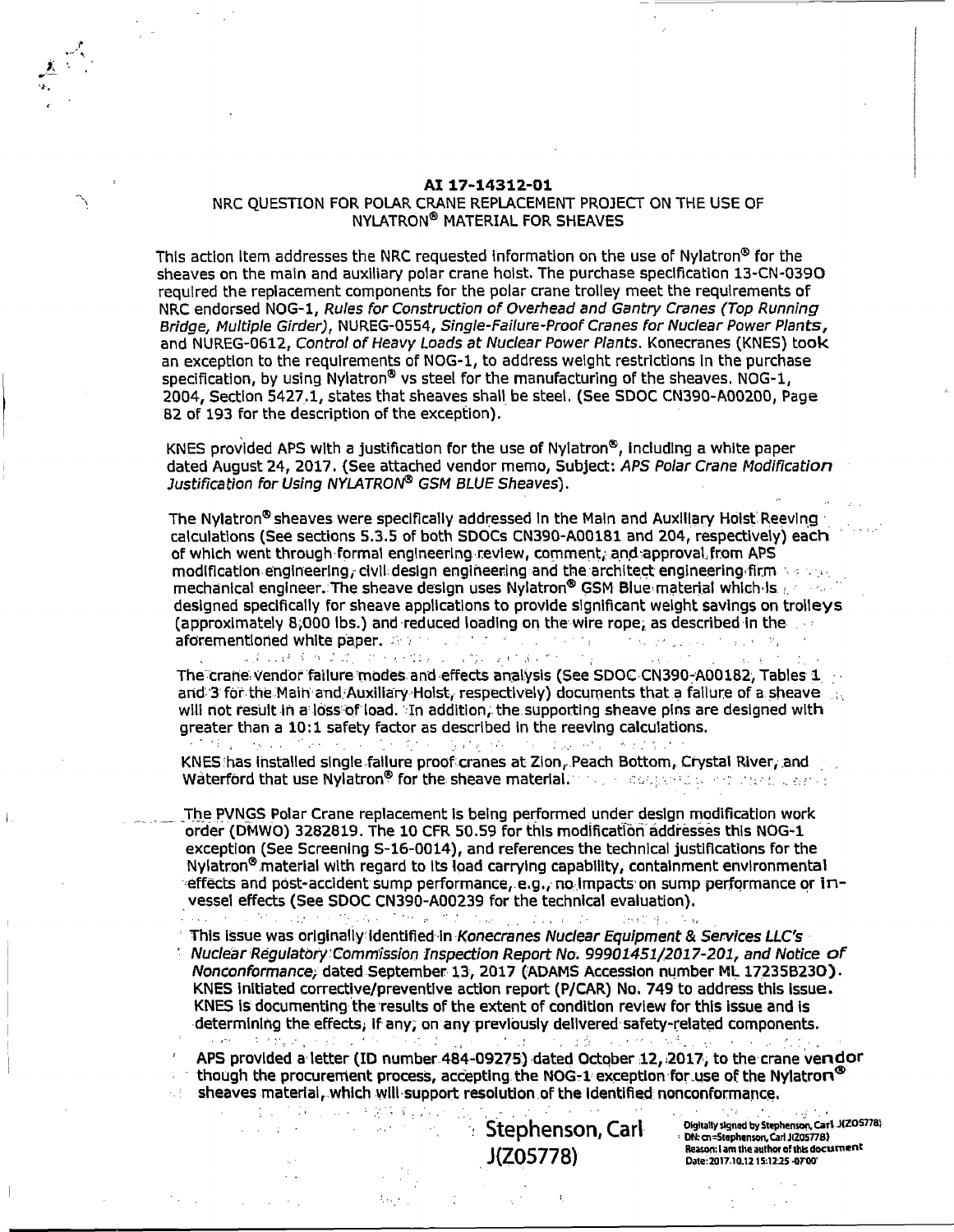

*A subsidiary of Pinnacle West Capital Corporation* 

Mick Mayfield Fukushima Project Manager Engineering Projects Palo Verde Nuclear Generating Station

Tel. 623-393-7287 Cell: 815-985-5091 email:Mickey.Mayfield@aps.com Mail Station **7904**  5801 S. Wintersburg Tonopah, **Al. 85354** 

**Date:** October 12, 2017

**Project** ID# **ZC-1311-17363-!P'**  ID#: 484-09275-MM/ac

Koncranes Lifting Businesses Nuclear Equipement & Services 5300 Emmer Drive New Berlin, WI 53151

**Attention:** Jay Edmundson

Subject: APS PVGS Acceptance of the use of Nylatron for Sheaves on the Replacement Trolley Assemblies Attachments: CR 17-14312

### Jay:

DMWO 3282819 for the replacement of the polar crane trolley assemblies and additional components necessary to meet NOG-1 Compliance for a Single Failure Proof Crane has reviewed Konecranes exception to the NOG-1 compliance and find the use of Nylatron acceptable. The review process included the original exception to NOG-1 with document 36676-22 Rev O which prompted APS to request a white paper describing the thought process of KNES for the request of alternative materials. KNES provide a white paper dated August 24, 2017 that provide material properties, methodology, and OE that formed the basis for APS to have this addressed in the appropriate calculations and project documents. All associated documents then went the normal project evaluation process for approval and incorporation into the engineering design modification work order.

With all documents associated with the use of Nylatron and the DMWO Package approved for installation, the exception to NOG-1 for the use of Nylatron is formally accepted by APS for use in the replacement trolleys for all three units.

Regards,

Digitally signed by Mayfield,<br>Mayfield, Mickey (268637)<br>DN: cn=Mayfield, Mickey **Mickey (288637)** <sup>DN: Ch=Mayfield, Mickey</sup> (288637) .<br>12 12:18:03 -07'00'

**Mick Mayfield**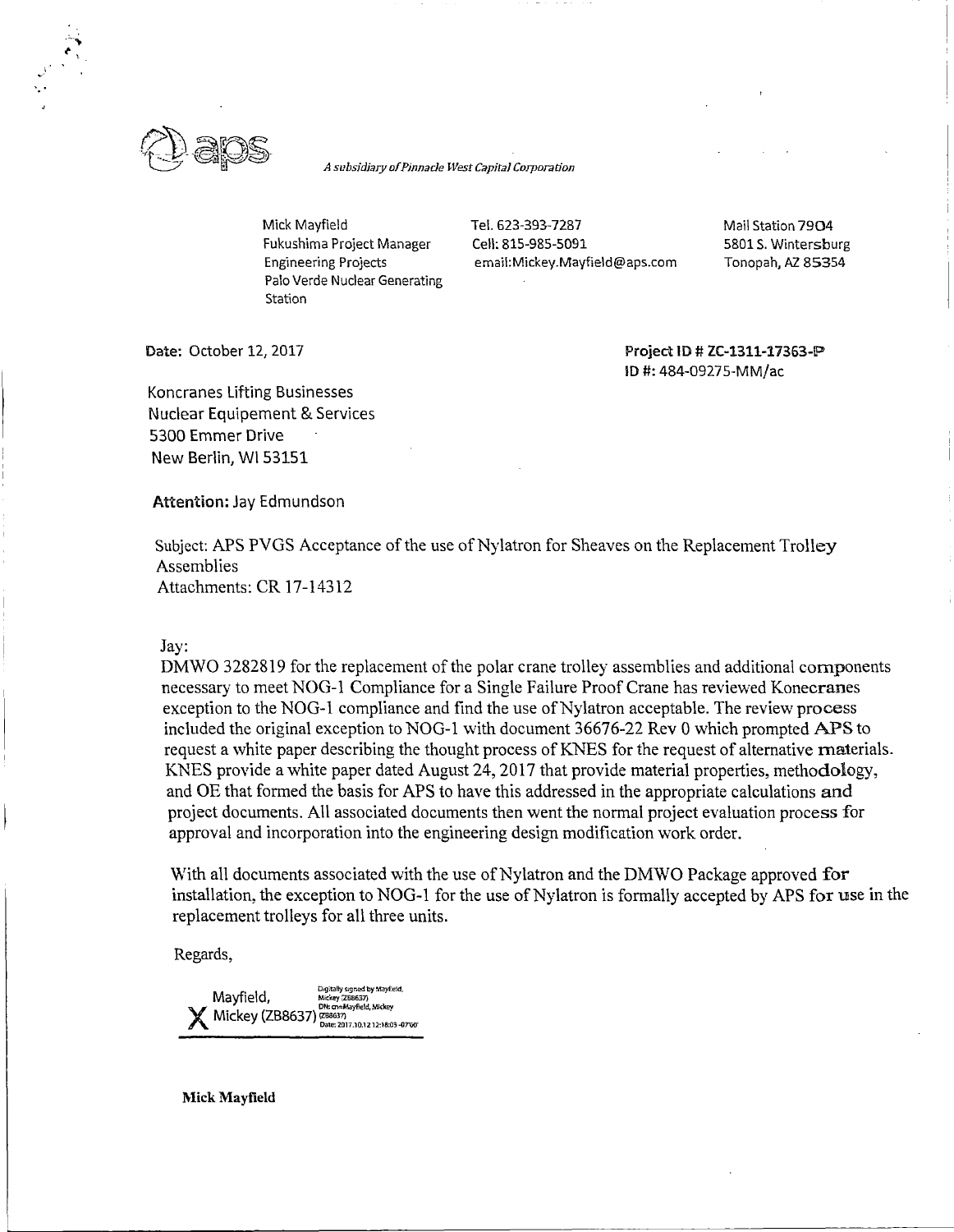U dall, Brian <sup>Digitalty signed by Udall, Brian **X**<br>
( **ZO8978**) <sup>Reseptive *Responsible Engineer*<br> *Date*:2017.00.12.07:23:31 -07'00'</sup></sup>

# **Brian Udall**



**Ashley Craig** 

Cc: Allan Remund Ewa Kusnier Mathew Cox Carl Stephenson Hani Al-Nakib Patrick Burch Brian Udall Phillip Relph Abel Craig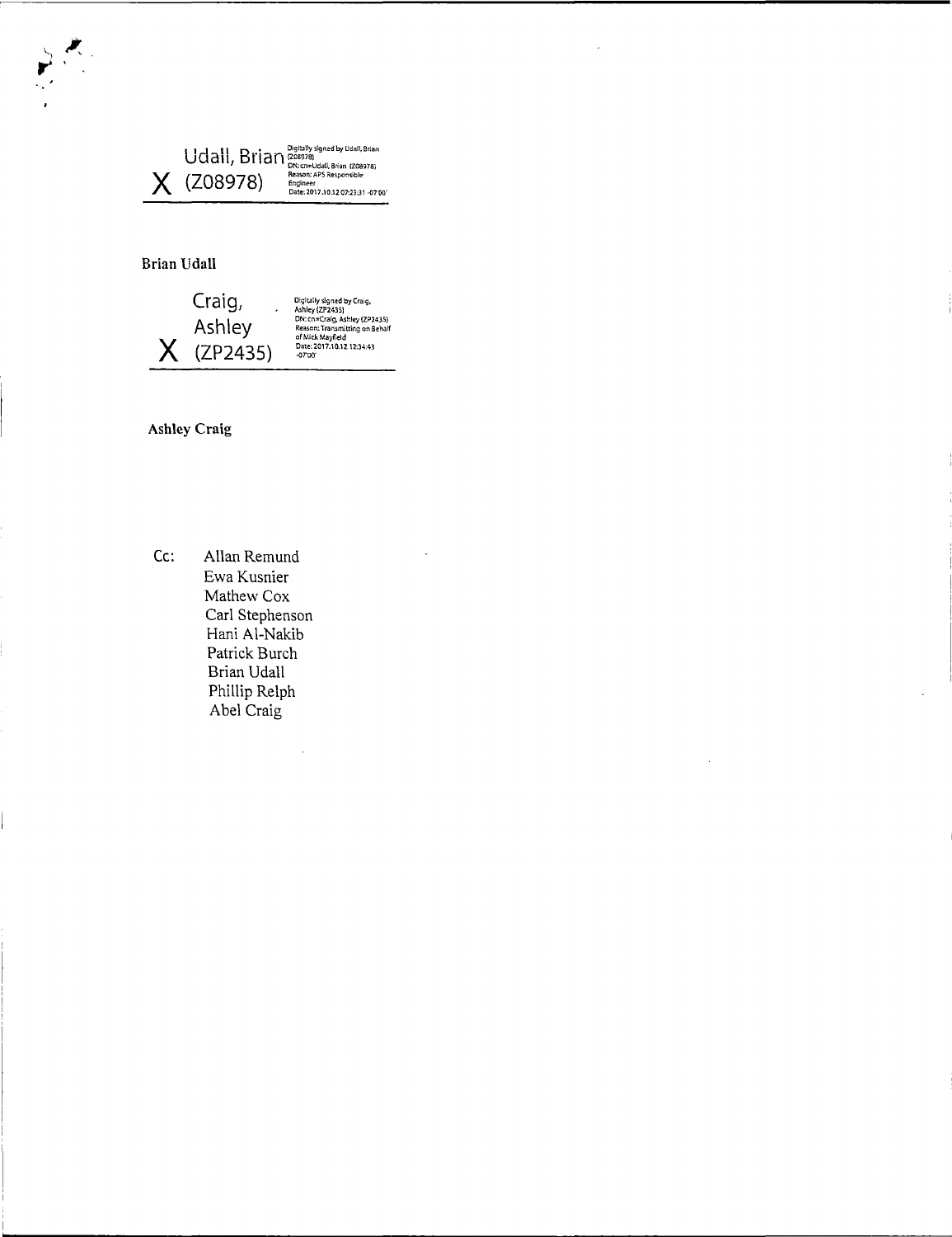KONECRAN

**Lifting-Businesses\*** 

يهيبع

Page 1 of 3

August 24, 2017

Mr. Mick Mayfield **SR Project Manager Engineering Projects Department** Palo Verde Nuclear Generating Station 5801 S. Wintersburg Tonopah, AZ 85354

# SUBJECT: APS POLAR CRANE MODIFICATION THESE PAGES I THAN 3 TARY. JUSTIFICATION FOR USING NYLATRON® GSM BLUE SHEAVES

Konecranes Nuclear Equipment & Services LLC

فتتحت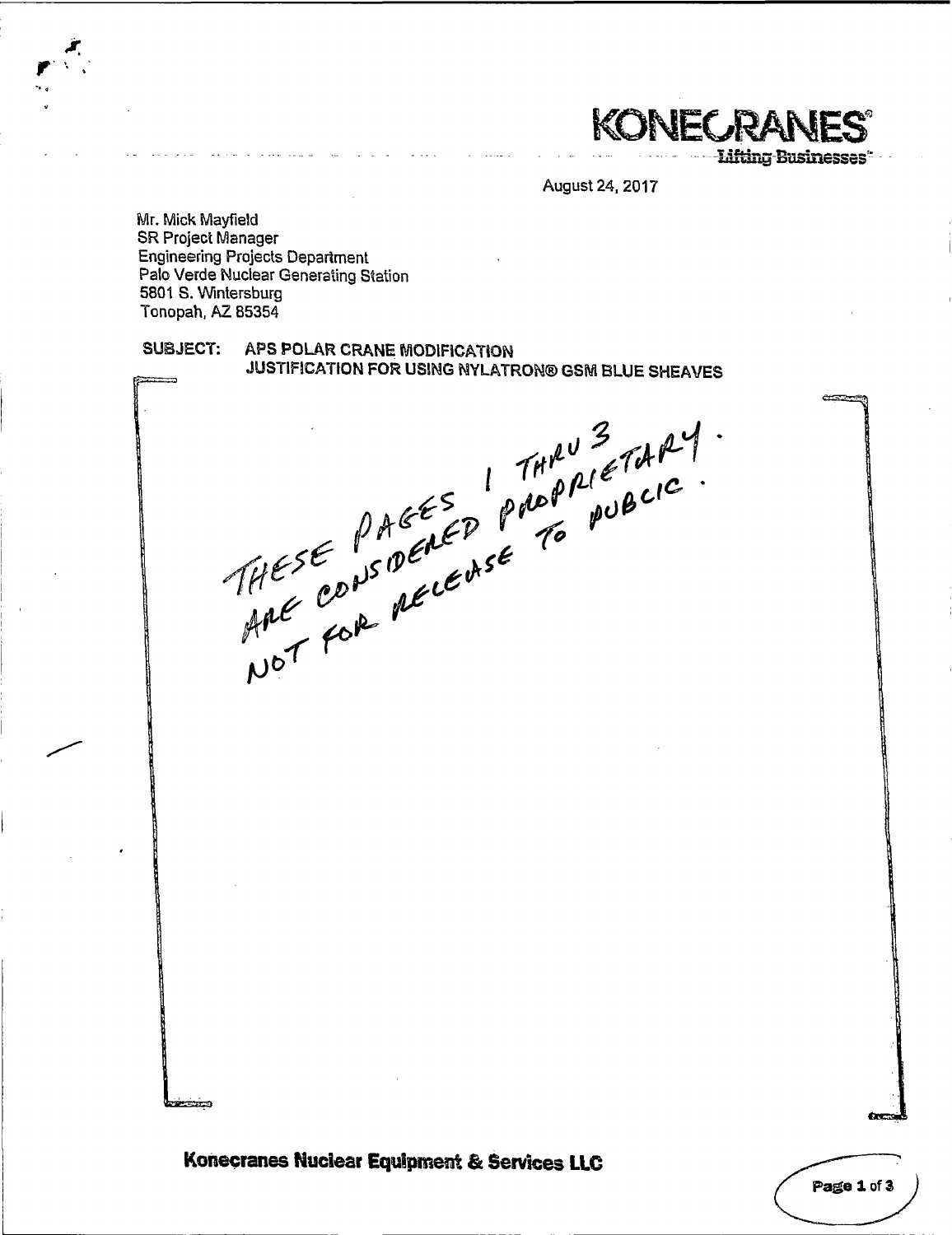**KONECRANES® Lifting Businesses."** THESE PAGES PROPRIETABLE K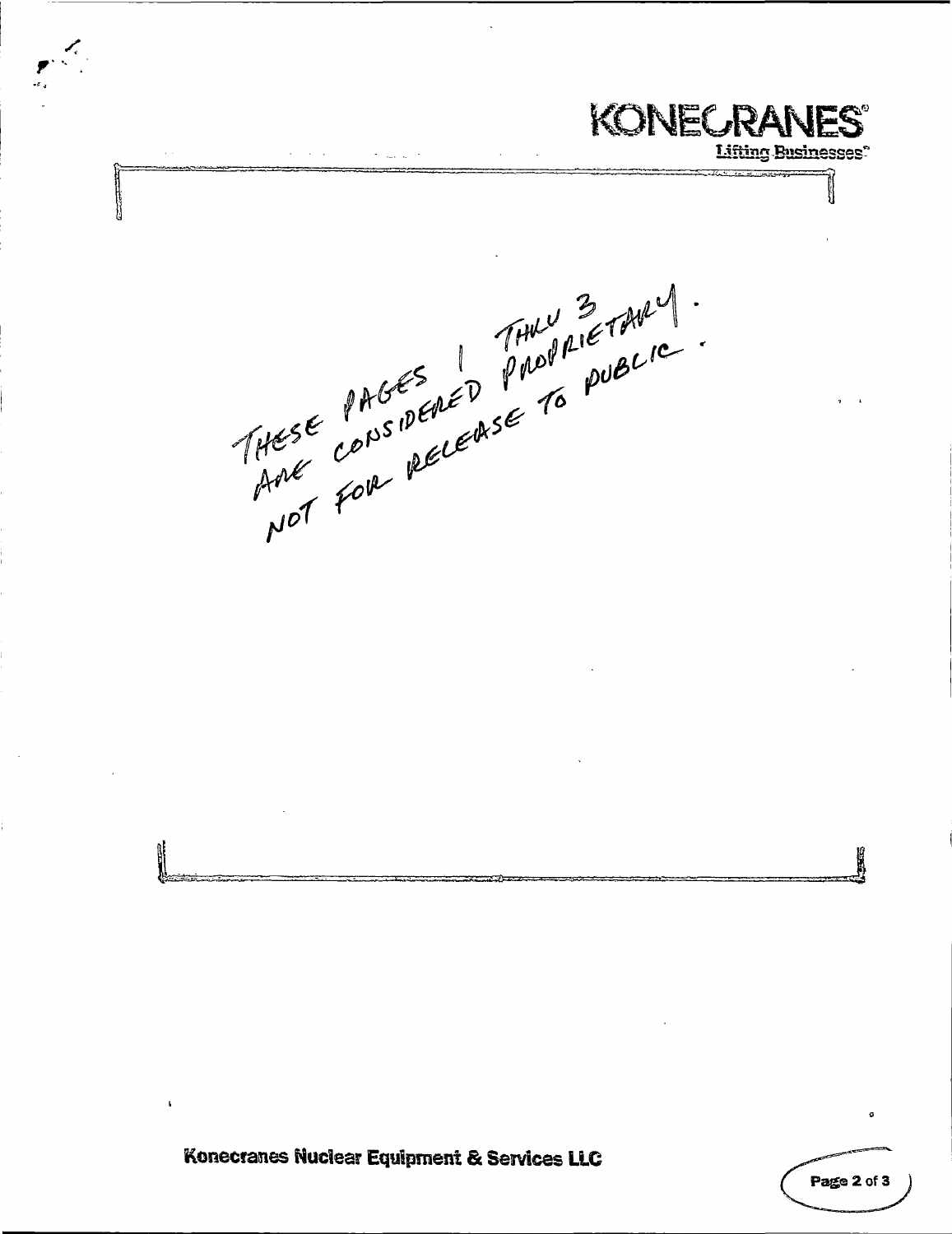**KONECRANES Lifting Business** THESE PARES ! THAU PROPRIETARY

If you have any questions, please do not hesitate to contact me at your earliest convenience.

Sincerely,

://*hum* 

Customer Approval Signature / Date

Jay D. Edmundson, P.E. **Chief Engineer**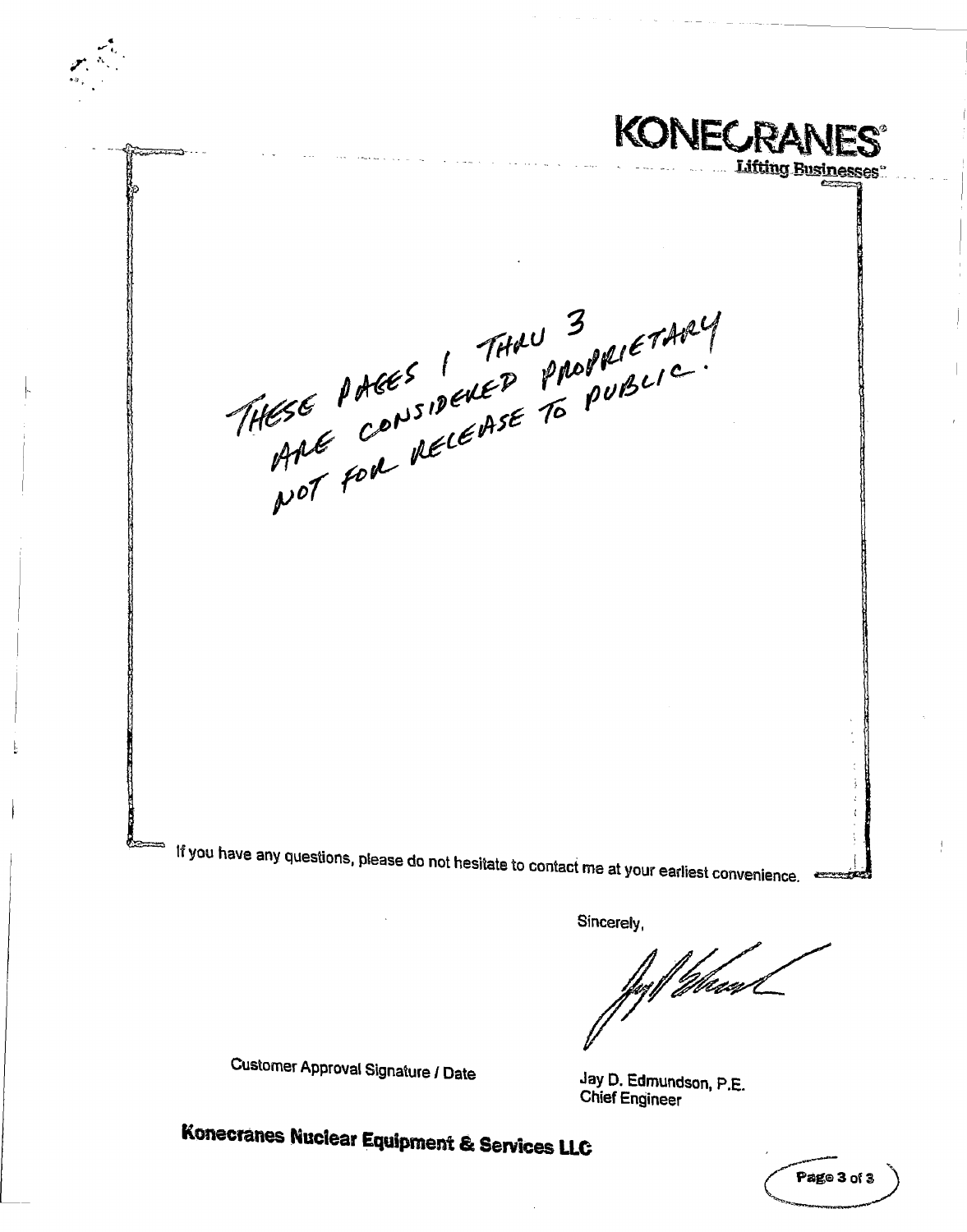### AI 17-14312-01

# NRC OUESTION FOR POLAR CRANE REPLACEMENT PROJECT ON THE USE OF NYLATRON® MATERIAL FOR SHEAVES

This action item addresses the NRC requested information on the use of Nylatron® for the  $\,$ sheaves on the main and auxiliary polar crane holst. The purchase specification 13-CN-0390 required the replacement components for the polar crane trolley meet the requirements of NRC endorsed NOG-1, Rules for Construction of Overhead and Gantry Cranes (Top Running Bridge, Multiple Girder), NUREG-0554, Single-Failure-Proof Cranes for Nuclear Power Plants, and NUREG-0612, Control of Heavy Loads at Nuclear Power Plants, Konecranes (KNES) took an exception to the requirements of NOG-1, to address weight restrictions in the purchase specification, by using Nylatron<sup>®</sup> vs steel for the manufacturing of the sheaves. NOG-1, 2004, Section 5427.1, states that sheaves shall be steel. (See SDOC CN390-A00200, Page 82 of 193 for the description of the exception).

KNES provided APS with a justification for the use of Nylatron®, including a white paper dated August 24, 2017. (See attached vendor memo, Subject: APS Polar Crane Modification Justification for Using NYLATRON® GSM BLUE Sheaves).

The Nylatron<sup>®</sup> sheaves were specifically addressed in the Main and Auxiliary Holst Reeying calculations (See sections 5.3.5 of both SDOCs CN390-A00181 and 204, respectively) each of which went through formal engineering review, comment, and approval from APS modification engineering, civil design engineering and the architect engineering firm mechanical engineer. The sheave design uses Nylatron<sup>®</sup> GSM Blue material which is. designed specifically for sheave applications to provide significant weight savings on trolleys (approximately 8,000 lbs.) and reduced loading on the wire rope, as described in the aforementioned white paper. in and an international and an<br>Second Contract of Contract Contract of Contract Contract Contract Contract Contract Contract Contract Contract a<br>Vite

The crane vendor failure modes and effects analysis (See SDOC CN390-A00182, Tables 1 and 3 for the Main and Auxiliary Holst, respectively) documents that a failure of a sheave will not result in a loss of load. In addition, the supporting sheave pins are designed with greater than a 10:1 safety factor as described in the reeving calculations.

KNES has installed single fallure proof cranes at Zion, Peach Bottom, Crystal River, and Waterford that use Nylatron<sup>®</sup> for the sheave material.

The PVNGS Polar Crane replacement is being performed under design modification work order (DMWO) 3282819. The 10 CFR 50.59 for this modification addresses this NOG-1 exception (See Screening S-16-0014), and references the technical justifications for the Nylatron<sup>®</sup> material with regard to its load carrying capability, containment environmental effects and post-accident sump performance, e.g., no impacts on sump performance or invessel effects (See SDOC CN390-A00239 for the technical evaluation).

This issue was originally identified in Konecranes Nuclear Equipment & Services LLC's Nuclear Requiatory Commission Inspection Report No. 99901451/2017-201, and Notice of Nonconformance, dated September 13, 2017 (ADAMS Accession number ML 17235B230). KNES initiated corrective/preventive action report (P/CAR) No. 749 to address this issue. KNES is documenting the results of the extent of condition review for this issue and is determining the effects, if any, on any previously delivered safety-related components.

APS provided a letter (ID number 484-09275) dated October 12, 2017, to the crane veridor 'though' the procurement process, accepting the NOG-1 exception for use of the Nylatro $\mathbf r^\otimes$ sheaves material, which will support resolution of the identified nonconformance.

> Stephenson, Carl  $J(Z05778)$

> > 第二月四 经工厂公积 人工生产银行工作人

Digitally signed by Stephenson, Carl J(ZOS778) Digitally signed by Stephenson, Carr →<br>DN: Cn=Stephenson, Carl J1205778) Reason; I am the author of this document Date: 2017.10.12 15:12:25 -07'00'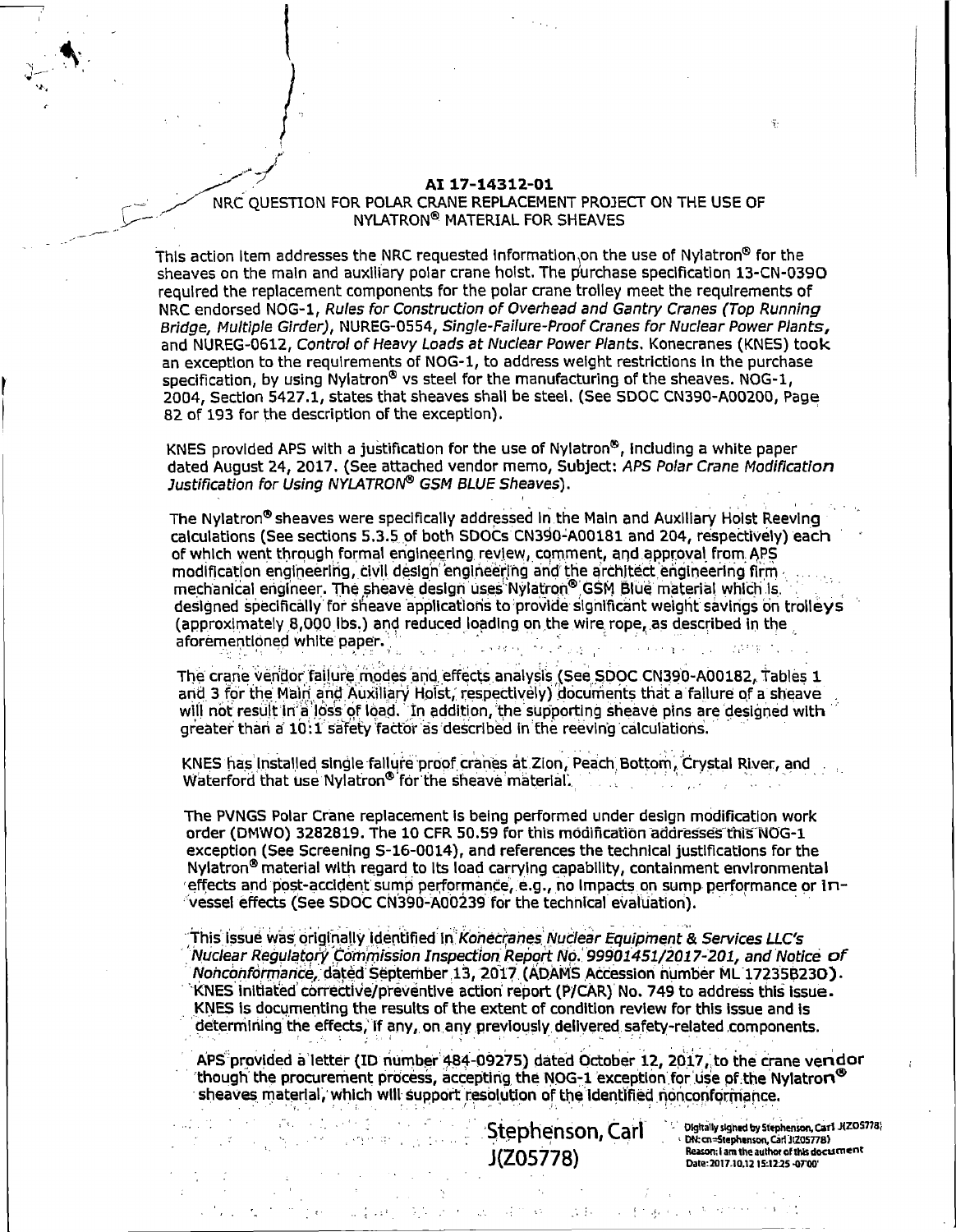

*A subsidiary of Pinnacle West Capital Corporation* 

Mick Mayfield Tel. 623-393-7287 Fukushima Project Manager Cell: 815-985-5091 Palo Verde Nuclear Generating **Station** 

Engineering Projects emai!:Mickey.Mayfield@aps.com

Mail Station 7904 5801 S. Wintersburg Tonopah, AZ 85354

**Date:** October 12, 2017

**Project** ID# **ZC-1311-17363-IP'**  ID#: 484-09275-MM/ac

Koncranes Lifting Businesses Nuclear Equipement & Services 5300 Emmer Drive New Berlin, WI 53151

**Attention:** Jay Edmundson

Subject: APS PVGS Acceptance of the use of Nylatron for Sheaves on the Replacement Trolley Assemblies Attachments: CR 17-14312

# Jay:

DMWO 3282819 for the replacement of the polar crane trolley assemblies and additional components necessary to meet NOG-1 Compliance for a Single Failure Proof Crane has reviewed Konecranes exception to the NOG-1 compliance and find the use of Nylatron acceptable. The review process included the original exception to NOG-1 with document 36676-22 Rev O which prompted APS to request a white paper describing the thought process of KNES for the request of alternative materials. KNES provide a white paper dated August 24, 2017 that provide material properties, methodology, ai,d OE that formed the basis for APS to have this addressed in the appropriate calculations and project documents. All associated documents then went the normal project evaluation process for approval and incorporation into the engineering design modification work order.

With all documents associated with the use of Nylatron and the DMWO Package approved for installation, the exception to NOG-1 for the use of Nylatron is formally accepted by APS for use in the replacement trolleys for all three units.

Regards,

Digitally signed by Mayfield,<br>Mayfield, Mickey (258657)<br>DN: cn=Mayfield, Mickey  $\ell$  Mickey (ZB8637) 7288637)<br>(ZB8637)<br>Date: 2017.10.12,12:18:03-07'60"

**Mick Mayfield**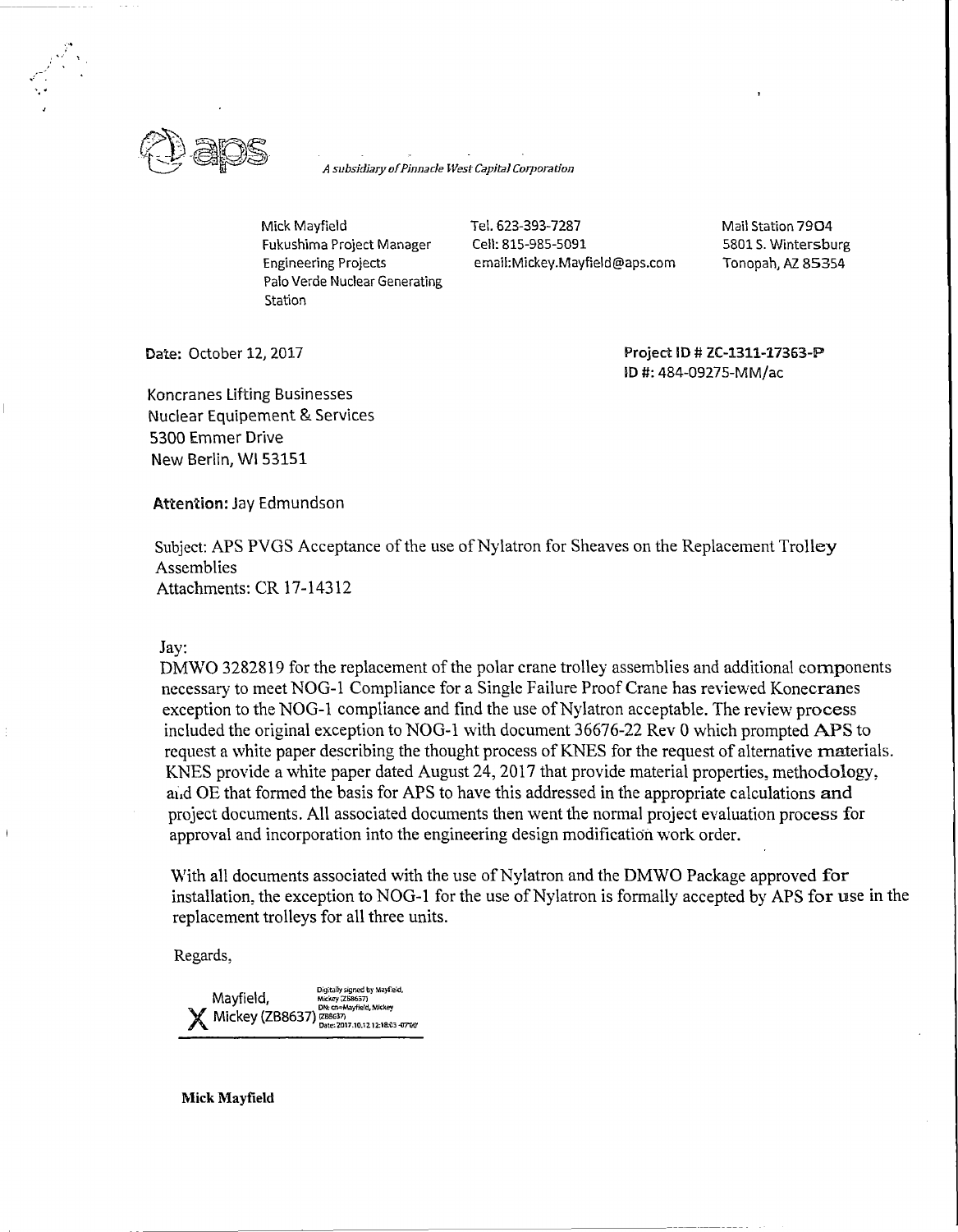Udall, Brian <sup>Digitally signed by Udall, Brian **206978)**<br>X (ZO8978) <sup>Reason APS Responsible **1910**<br>Date: 2017.10.12 07:23:31 -07:00</sup></sup>

# **Brian Udall**

 $\sum_{i=1}^{n}$ 

*)* 



**Ashley Craig** 

**Cc:** Allan Remund Ewa Kusnier Mathew Cox Carl Stephenson Hani Al-Nakib Patrick Burch Brian Udall Phillip Relph Abel Craig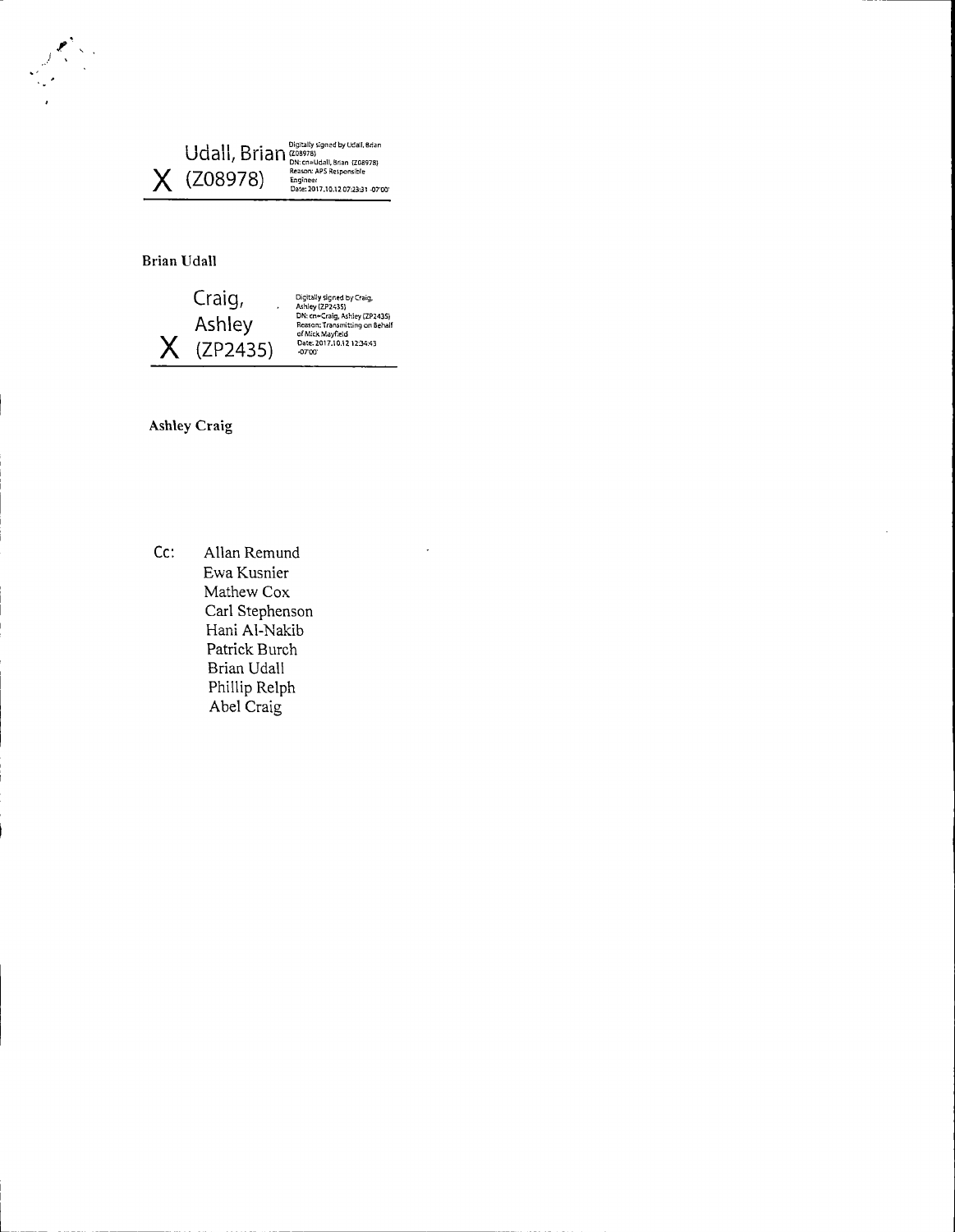KONECRAI **Lifting Businesses**\*

22.522-4

August 24, 2017

Mr. Mick Mayfield SR Project Manager **Engineering Projects Department** Palo Verde Nuclear Generating Station 5801 S. Wintersburg Tonopah, AZ 85354

# SUBJECT: APS POLAR CRANE MODIFICATION JUSTIFICATION FOR USING NYLATRON® GSM BLUE SHEAVES

THESE PAGES PROPPLETARY.<br>THESE PAGES PROPPLETARY.<br>ANC CONSPECTORSE TO PUBLIC.

متنفقه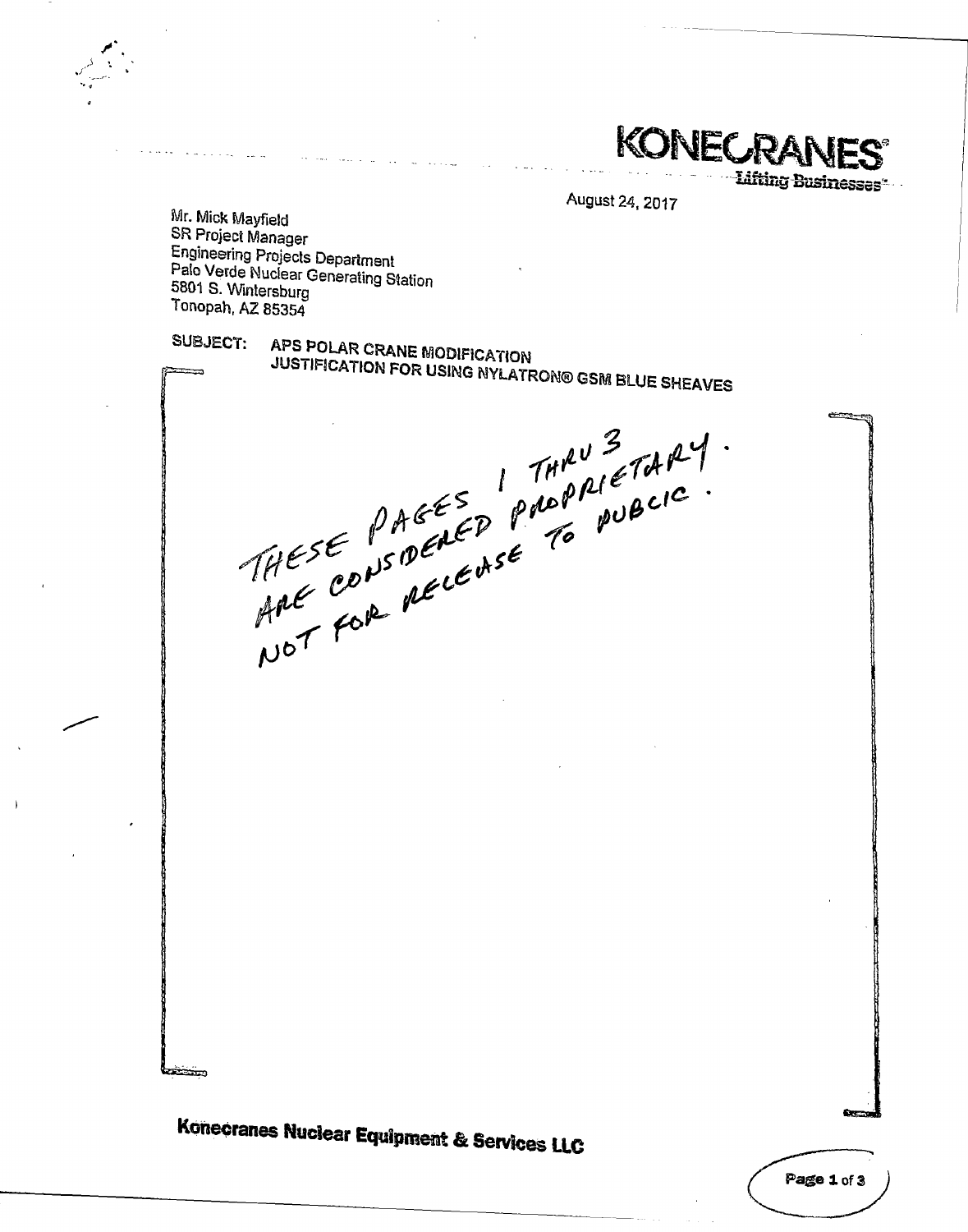**KONECRANES** <u>ifting Business</u> THESE PAGES PROPRIETABLE K